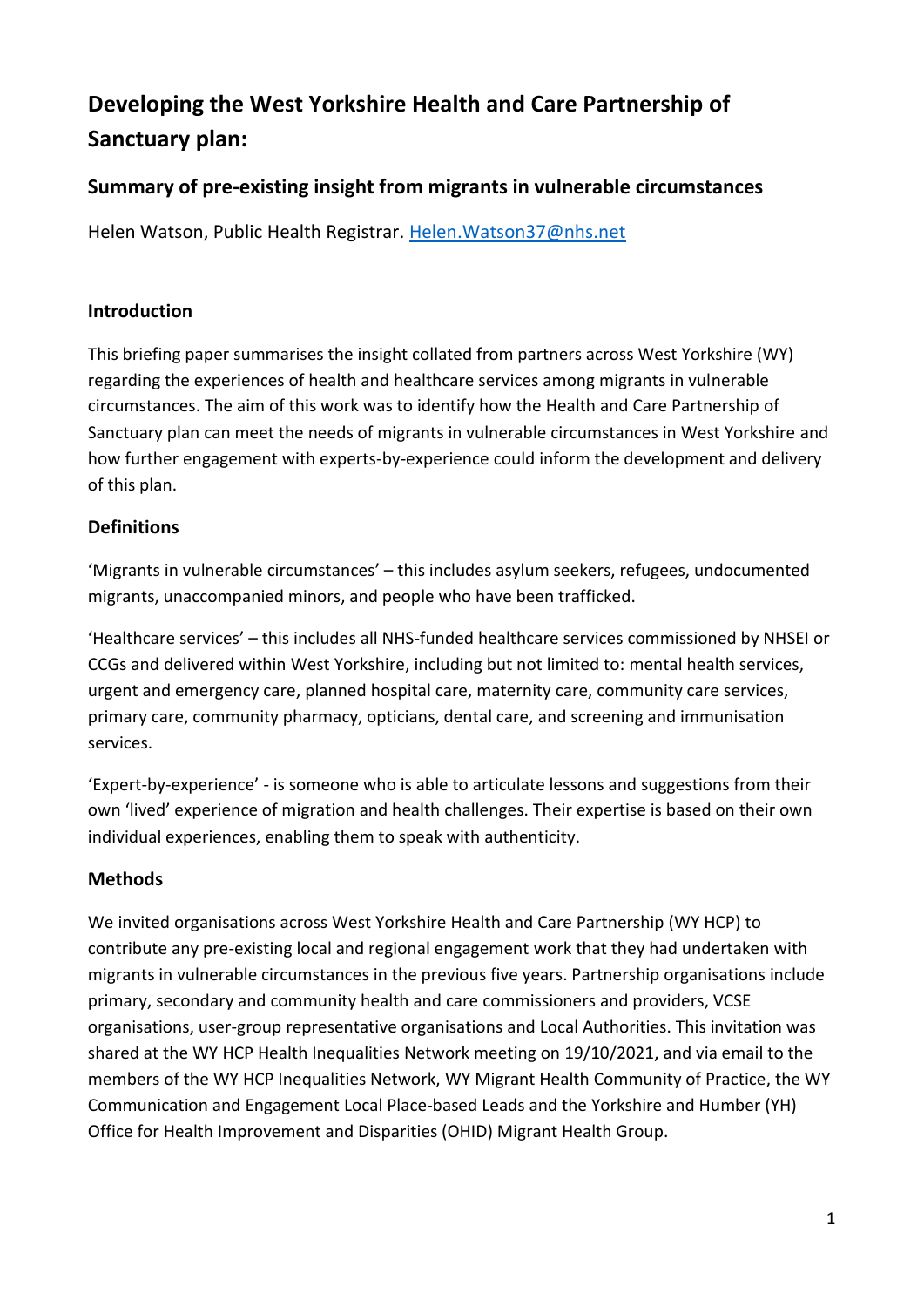## **Description of the reports**

In total, four reports of engagement activities based solely in West Yorkshire were identified and one report was identified which undertook engagement activities across the Yorkshire and Humber region. The engagement activities were undertaken by a range of organisations; a CCG, a local Healthwatch, a specialist healthcare provider that is a community interest company, a Voluntary, Community or Social Enterprise (VCSE) organisation and the regional Strategic Migration Partnership. The five reports were published between 2017 and 2021. The engagement activities included focus groups, round table discussions and informal discussion with migrants in vulnerable circumstances. Not all the reports included detail on the numbers of migrants in vulnerable circumstances who were involved in the engagement activities or the types of vulnerable circumstances they were in. However, the findings represent the experiences and opinions of at least 45 migrants in vulnerable circumstances across West Yorkshire.

## **Findings**

The findings from the reports are summarised here under the following themes: healthy behaviours, wider determinants of health, mental health, access to health care services and the impact of COVID-19.

## **Healthy behaviours**

Some participants were keen to adopt healthy behaviours:

- To have a healthy diet and awareness of good foods to eat
- To participate in exercise, particularly walking

However, barriers faced when trying to adopt healthy behaviours include:

- The high cost of fresh produce
- High cost and limited accessibility of exercise sessions
- Lack of gender-specific provision at gyms and swimming pools
- Poor weather conditions in the UK which prohibit participation in outdoor activities

#### **Wider determinants of health**

Participants discussed issues concerning the wider determinants which impact on health, including housing, education, skills and employment, transport, income and community integration.

- Housing numerous issues relating to poor housing were identified:
	- o Too small and overcrowded
	- o Poor quality furniture
	- o Vermin-infested
	- $\circ$  Not fit for purpose for example steep steps for mother with pram
	- o Not conducive for socialising, and presenting a challenge to build relationships and integrate into the community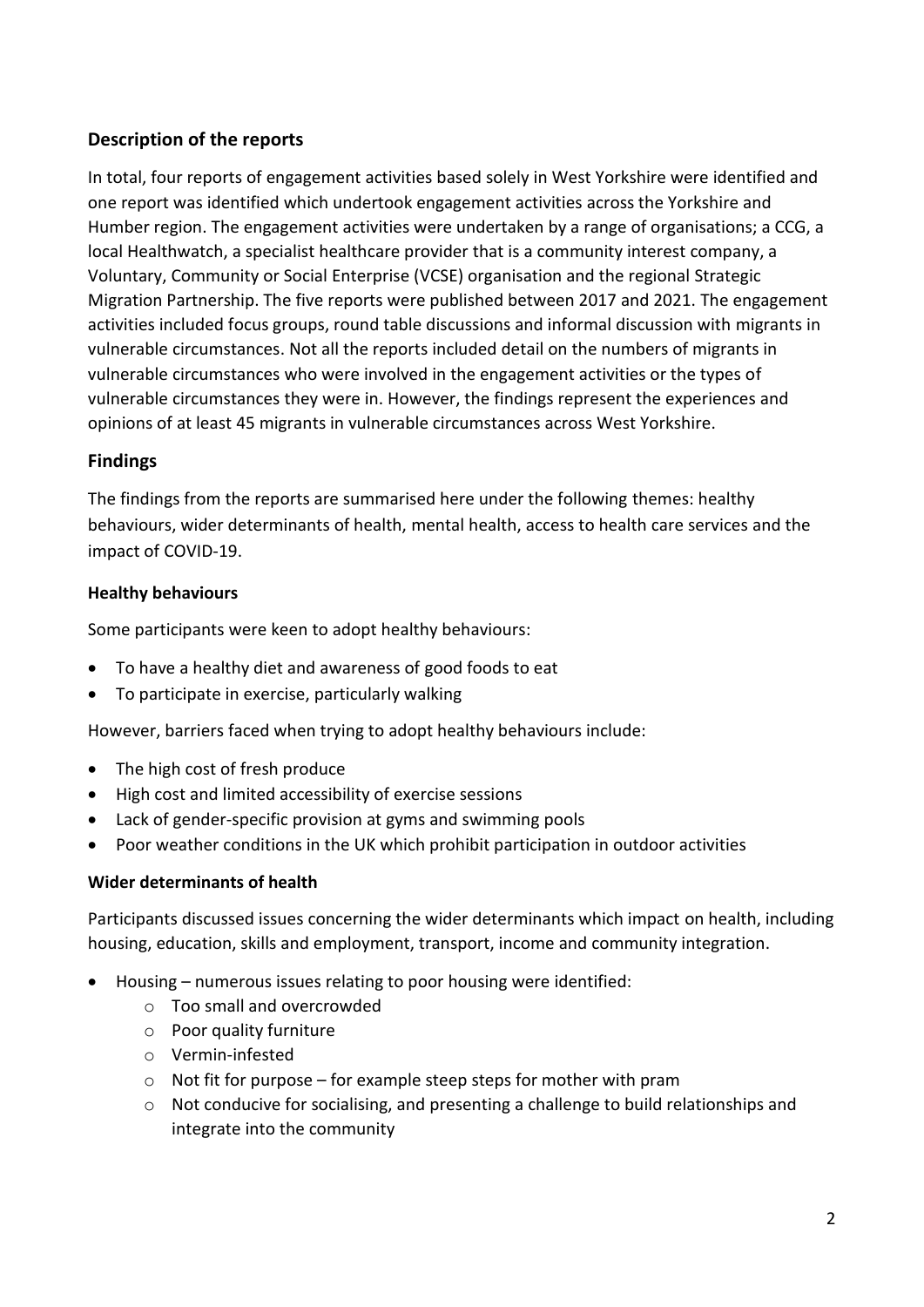- Education, skills and employment
	- $\circ$  Lack of English language and literacy skills makes people feel isolated and makes life challenging
	- $\circ$  Lack of meaningful activities or employment while waiting for processing of their asylum claim
	- o Accessing ESOL (English for Speakers of Other Languages) classes is very difficult due to high demand and financial pressures and there are long waiting times between courses
	- o There is a lack of childcare support to enable access to education, skills development and employment
	- $\circ$  There is a need for digital skills training
	- o There is the need for more support to enrol children in school and some children may need additional support in school
	- o More support is needed to access employment
- Transport
	- o High prices make public transport inaccessible
	- o Driving lessons are also not affordable
	- o There is a lack of awareness about how to navigate public transport
- Income
	- o Many migrants in vulnerable circumstances are experiencing extreme financial hardship and depend on the goodwill of individuals or charities to access basic requirements such as food or healthcare
- Community integration

Participants identified the need for support for a range of issues relating to integration into the community including:

- o Understanding life, laws and culture in the UK
- o How to make social connections,
- o Signposting to local support organisations
- o How to navigate the local area

# **Mental health**

Many participants described experiences of poor mental health in themselves or their children including post-traumatic stress disorder, anxiety or depression, which was aggravated by complex asylum processes, unemployment and financial deprivation, lack of family support and moves when relocated or dispersed. However, they also identified issues with accessing mental health care including:

- The impact of stigma which remains attached to mental health issues in some vulnerable migrant communities
- Lack of information about mental health and services for migrants in vulnerable circumstances
- Failure to refer for support NHS staff seeing all issues including an individual's mental health problem as rooted in someone's asylum case and not referring for treatment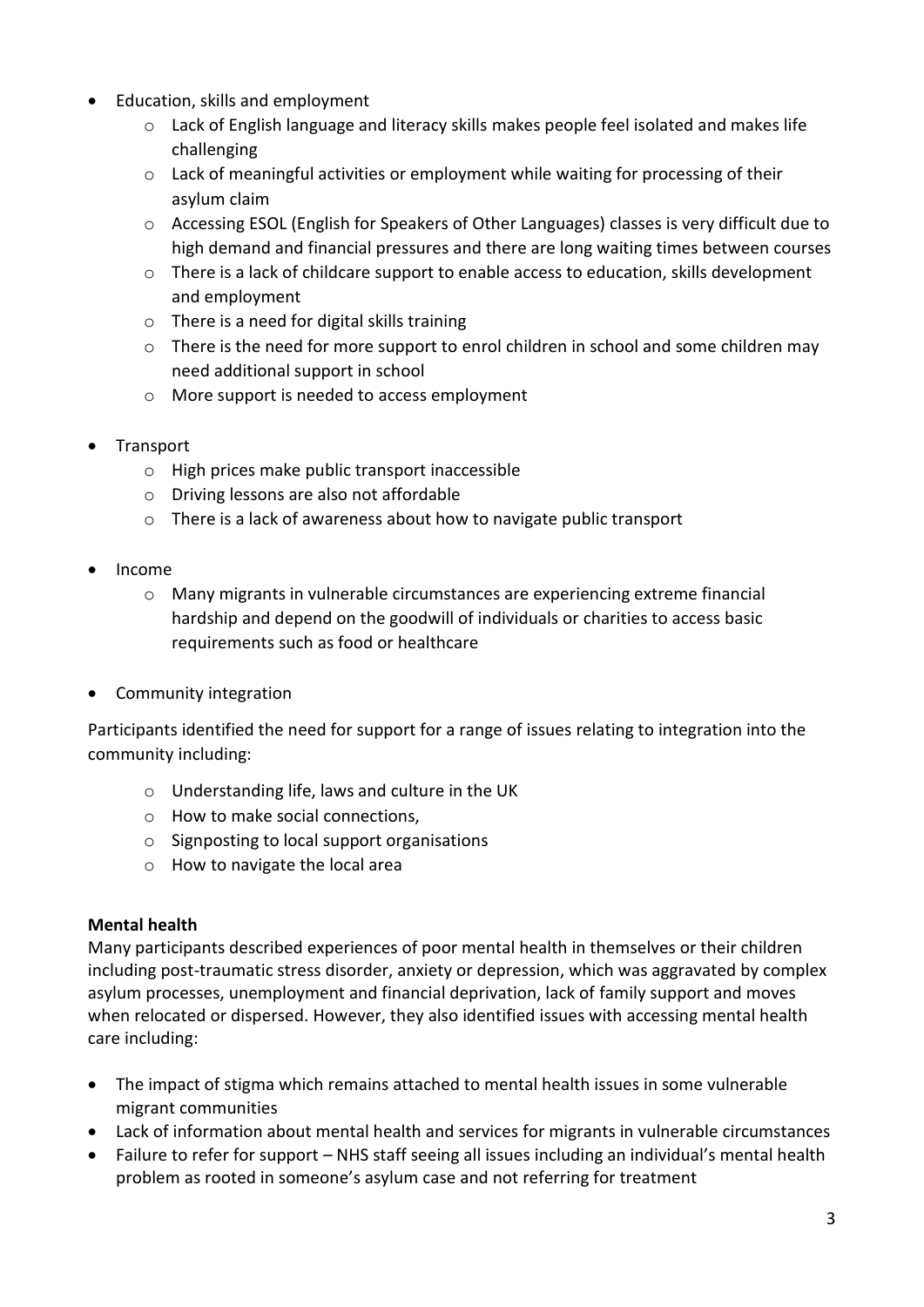- Lack of availability of appropriate services and long waiting times
- Lack of interpreting provision
- Available mental health services not being aware of the needs of refugees and asylum seekers
- Difficultly in accessing treatment in NHS services until granted leave to remain
- Insufficient services being available for children, in particular those who have experienced severe trauma

#### **Accessing healthcare**

Migrants in vulnerable circumstances highlighted that it is important to develop trusting relationship with practitioners and services and that they prefer continuity of care. They also identified that peer mentors could support them to access and navigate the healthcare system

Numerous barriers to accessing healthcare were identified, some of these were personal factors and some were related healthcare providers and healthcare systems:

#### *Personal factors*

- Lack of awareness among migrants in vulnerable circumstances about their entitlement to healthcare
- Poor health literacy and unaware of how to navigate the UK healthcare system
- Fear of being apprehended by immigration authorities if they accessed care
- Fear of or previous experiences of being charged if accessing health services
- Lack of English language skills

#### *Health systems and providers*

- Lack of cultural awareness among staff, or not taking into account cultural differences can lead to people who are new to the UK mistrusting advice or services, unnecessarily worrying about their health or feeling unnerved in a service setting.
- Lack of awareness among some providers about the immigration system, and rights and entitlements of refugees and asylum seekers
- GP practices demanding full ID or proof of address for registration, or asking about immigration status, none of which are necessary for registering a patient.
- Being denied GP registration and subsequently lacking an NHS number which is required to access other services.
- Waiting time to get through to a GP surgery some participants have waited so long on the phone that their credit runs out.
- Appointments being insufficiently long to address needs
- Language barriers this relates to both availability, quality and appropriateness of interpreting services (e.g. female patients requiring female interpreters) and reluctance among some staff to use an interpreter.
- Limited provision of NHS dental services
- Charging for some secondary health services which leads to avoidance of healthcare.
- Difficulties securing an HC2 certificate (to get full help with health costs) and the complexity of filling out an HC1 form (16 pages long and in English)
- Failure to transfer patient records and ensure ongoing care when transferring between services within the NHS in different geographical areas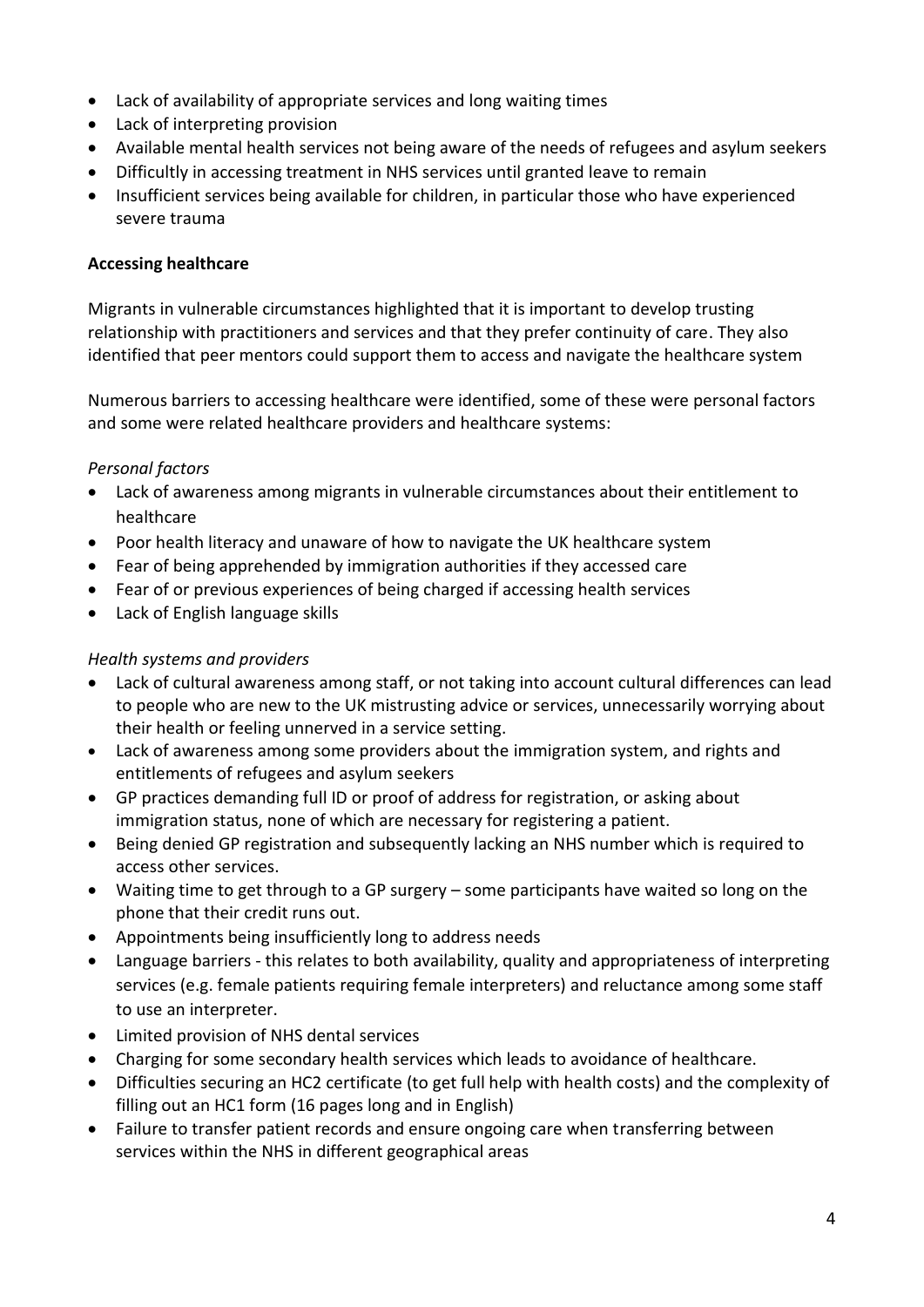#### **Impact of COVID-19**

Some specific issues were raised about experiences in the context of the COVID-19 pandemic. These included:

- Increased social isolation, lack of activity, and lack of WiFi, leading to increased anxiety, depression and other mental health issues
- Difficulty accessing appropriate public health information about COVID-19 in a variety of languages and appropriate formats.
- Challenge of staying safe when housed in houses of multiple occupancy, where individuals have no control of what others in the house do, for example bringing friends in, seeing others outside the house but not complying with public health guidance
- Increased risk of exposure to COVID-19in initial accommodation centres
- Being housed in contingency accommodation where accessing initial health screening and health services is more difficult
- Some work situations made it difficult to socially distance and stay safe
- Loss of income for working refugees during lockdown
- Difficulty accessing COVID-19 testing
- Reliance on phone/internet-based methods of communication for testing and vaccination which requires data that migrants in vulnerable circumstances may not have
- Restrictions and closure of some services, including statutory and voluntary sector support
- Some GP practices have developed new online systems which can be difficult for those with limited English and impossible for digitally excluded people

## **Conclusion**

This report has summarised the pre-existing insight from migrants in vulnerable circumstances about their experiences of health and healthcare in West Yorkshire. However, there are many important gaps which have not been addressed here, including:

- Experiences of and opinions on:
	- o Maternity care
	- o End of life care
	- o Secondary care
	- o Dental services
	- o Optometry
	- o Pharmacy
	- o Other community services
	- o Urgent and emergency care
	- o Initial health screening
- The experiences and opinions of children and young people who are migrants in vulnerable circumstances
- The views of migrants in vulnerable circumstances about how improve services and coproduce models of health and care services to better meet their needs.